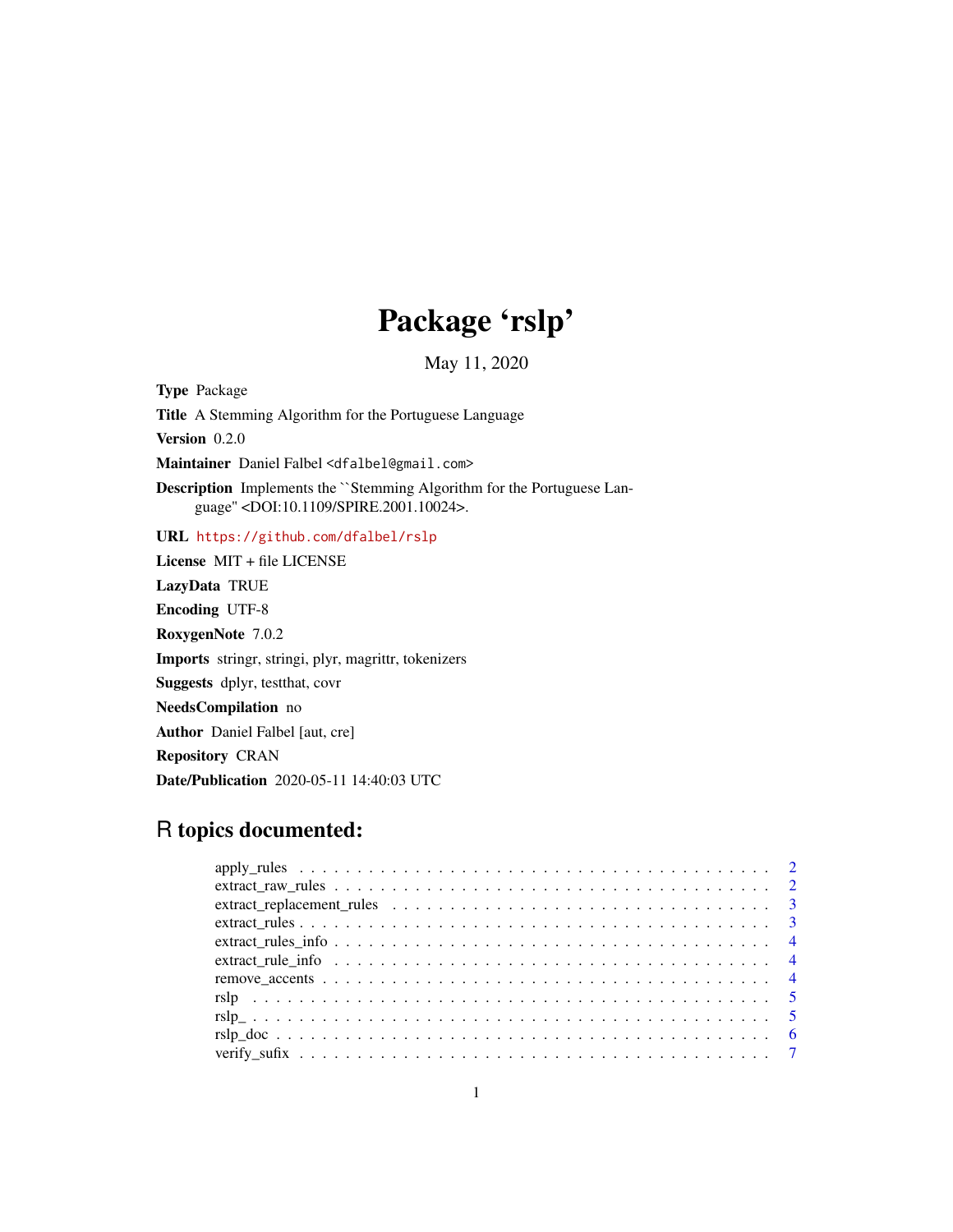#### <span id="page-1-0"></span>**Index** [8](#page-7-0) **8**

apply\_rules *Apply rules*

## Description

Apply rules

## Usage

apply\_rules(word, name, steprules)

## Arguments

| word      | word to which you want to apply the rules                                                                         |
|-----------|-------------------------------------------------------------------------------------------------------------------|
| name      | the rule name, possible values are: 'Plural', 'Feminine', 'Adverb', 'Augmenta-<br>tive'. 'Noun'. 'Verb'. 'Vowel'. |
| steprules | steprules as obtained from the function extract rules.                                                            |

extract\_raw\_rules *Extract raw rules*

## Description

Separate the seven kinds of rules

## Usage

extract\_raw\_rules(raw\_rules)

## Arguments

raw\_rules a charcter with the raw rules.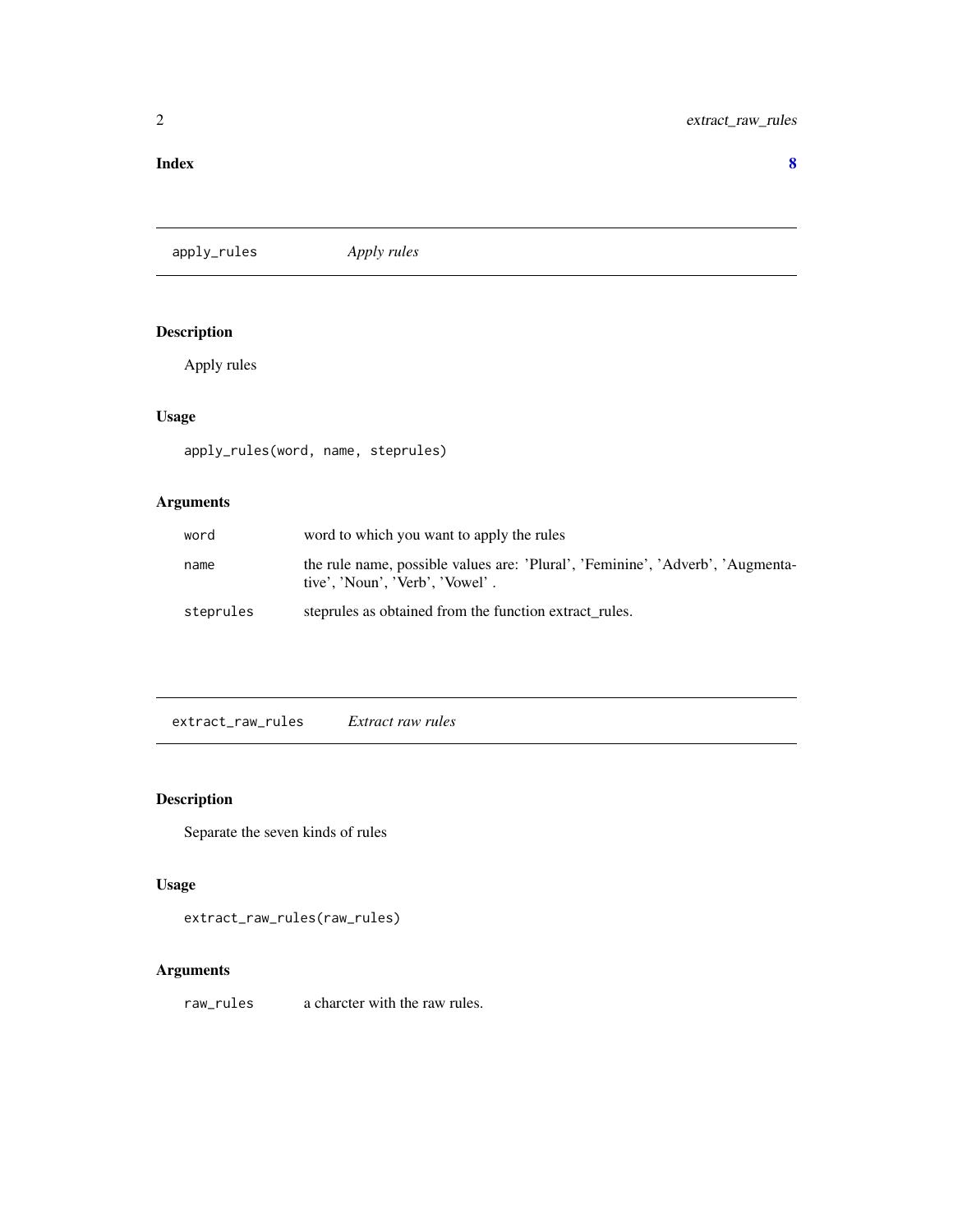<span id="page-2-0"></span>extract\_replacement\_rules

*Extract replacement rules*

#### Description

Parses the the raw replacement rules.

## Usage

extract\_replacement\_rules(raw\_repl)

#### Arguments

raw\_repl the part with replacement rules for each step rule.

extract\_rules *Extract Rules from file*

## Description

This function parse the rules that are disponible in the RLSP package disponible in the RSLP C source. This file has been downloaded and is installed with the package. It's path can be found using system.file("steprules.txt", package = "rslp") A parsed version is saved is also installed with the package and its path can be found using system.file("steprules.rds", package = "rslp").

#### Usage

```
extract_rules(path = system.file("steprules.txt", package = "rslp"))
```
#### Arguments

path path to the raw steprules. Most of the times you don't have to change it.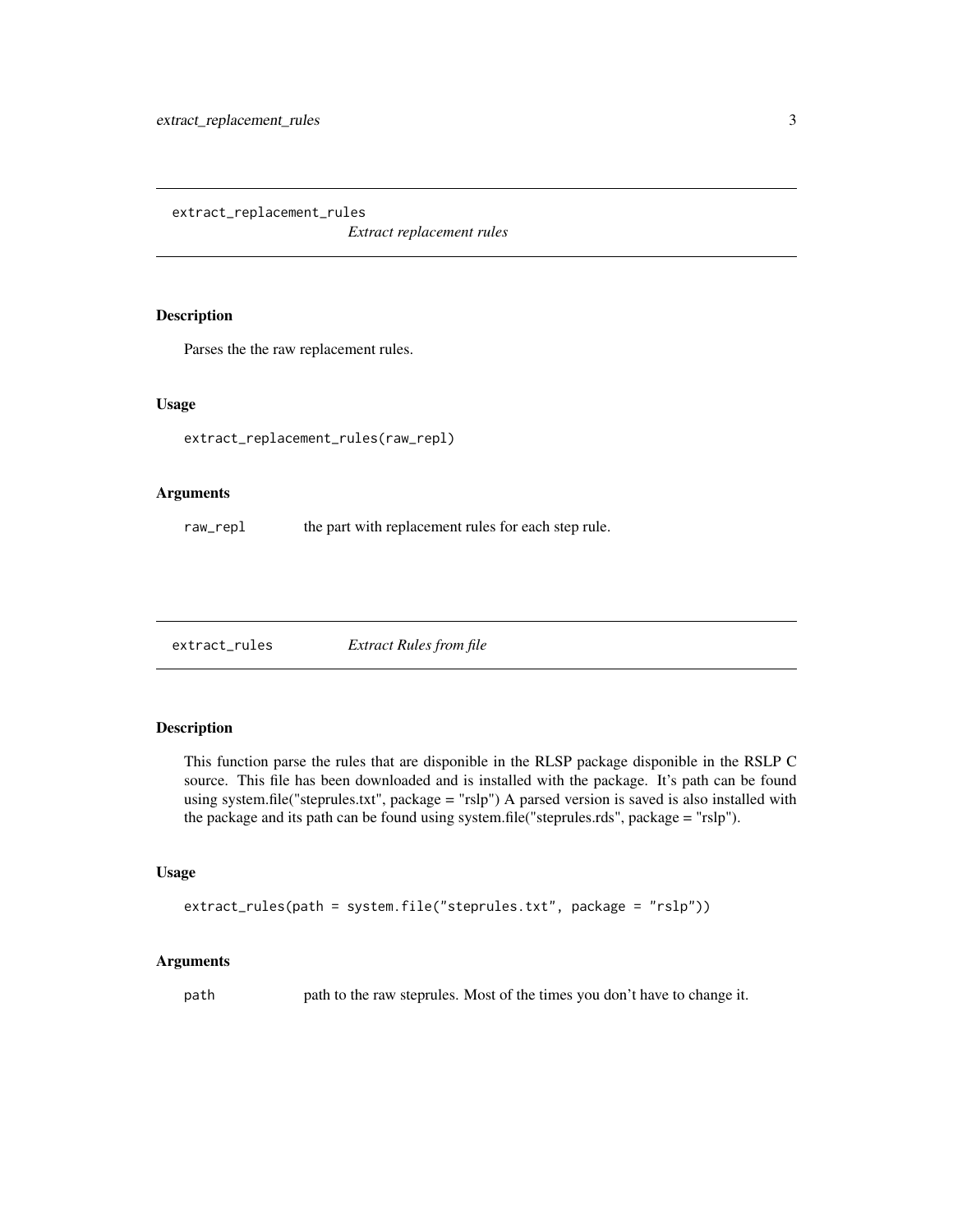<span id="page-3-0"></span>extract\_rules\_info *Extract Rules Info*

## Description

Extract all info from all rules

## Usage

extract\_rules\_info(rules)

## Arguments

rules rules parsed before by [extract\\_rule\\_info](#page-3-1)

<span id="page-3-1"></span>extract\_rule\_info *Extract Rule Info*

## Description

Extract all info for one rule

## Usage

```
extract_rule_info(rule)
```
## Arguments

rule the rule you want to extract infos

remove\_accents *Remove Acccents*

## Description

A wrappper for stringi package.

#### Usage

```
remove_accents(s)
```
#### Arguments

s the string you want to remove accents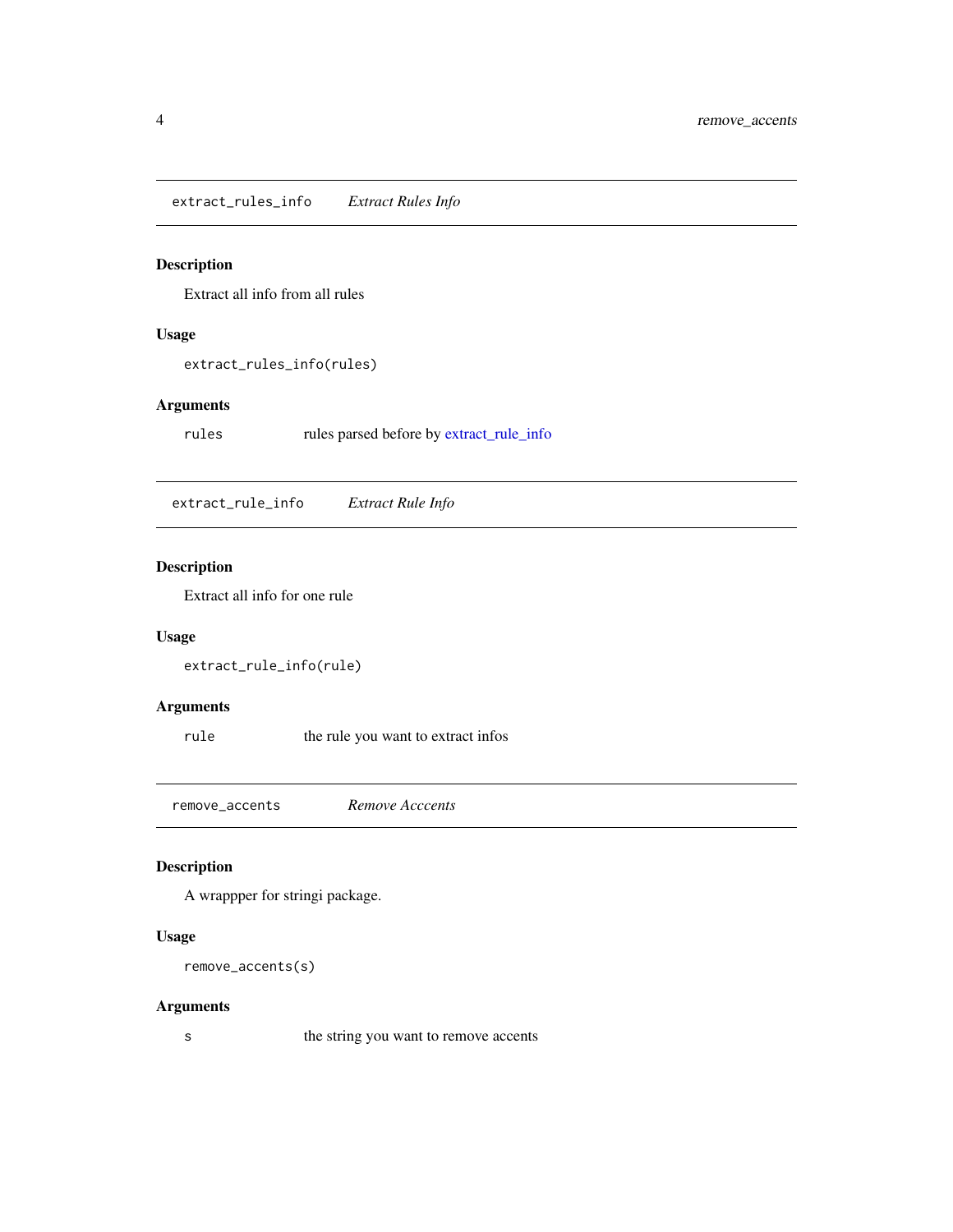<span id="page-4-0"></span>rslp *RSLP*

#### Description

Apply the Stemming Algorithm for the Portuguese Language to vector of words.

#### Usage

```
rslp(
 words,
  steprules = readRDS(system.file("steprules.rds", package = "rslp"))
)
```
#### Arguments

| words     | vector of words that you want to stem.                                                 |
|-----------|----------------------------------------------------------------------------------------|
| steprules | as obtained from the function extract_rules. (only define if you are certain about     |
|           | it). The default is to get the parsed version of the rules installed with the package. |

#### References

V. Orengo, C. Huyck, "A Stemming Algorithmm for the Portuguese Language", SPIRE, 2001, String Processing and Information Retrieval, International Symposium on, String Processing and Information Retrieval, International Symposium on 2001, pp. 0186, doi:10.1109/SPIRE.2001.10024

## Examples

```
words <- c("gostou", "gosto", "gostaram")
rslp(words)
```
rslp\_ *RSLP\_*

#### Description

Apply the Stemming Algorithm for the Portuguese Language to a word.

## Usage

```
rslp_(
  word,
  steprules = readRDS(system.file("steprules.rds", package = "rslp"))
\mathcal{L}
```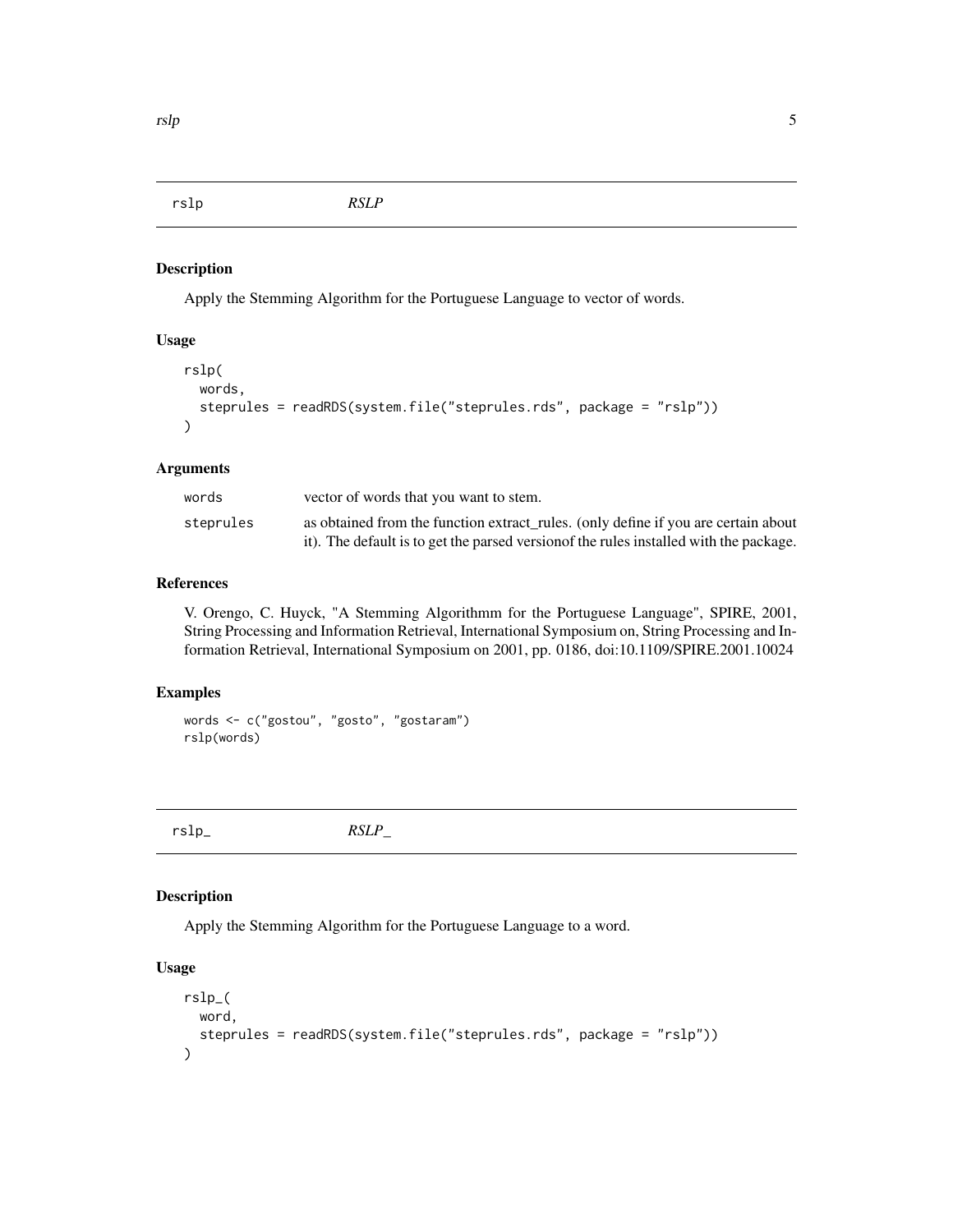#### <span id="page-5-0"></span>Arguments

| word      | word to be stemmed.                          |
|-----------|----------------------------------------------|
| steprules | as obtained from the function extract rules. |

rslp\_doc *RSLP Document*

## Description

Apply the Stemming Algorithm for the Portuguese Language to vector of documents. It extracts words using the regex "\b[:alpha:]\b"

## Usage

```
rslp_doc(
  docs,
  steprules = readRDS(system.file("steprules.rds", package = "rslp"))
\lambda
```
#### Arguments

| docs      | chr vector of documents                                                                                                                                                      |
|-----------|------------------------------------------------------------------------------------------------------------------------------------------------------------------------------|
| steprules | as obtained from the function extract rules. (only define if you are certain about<br>it). The default is to get the parsed version of the rules installed with the package. |

#### References

V. Orengo, C. Huyck, "A Stemming Algorithmm for the Portuguese Language", SPIRE, 2001, String Processing and Information Retrieval, International Symposium on, String Processing and Information Retrieval, International Symposium on 2001, pp. 0186, doi:10.1109/SPIRE.2001.10024

## Examples

```
docs <- c("coma frutas pois elas fazem bem para.")
rslp_doc(docs)
```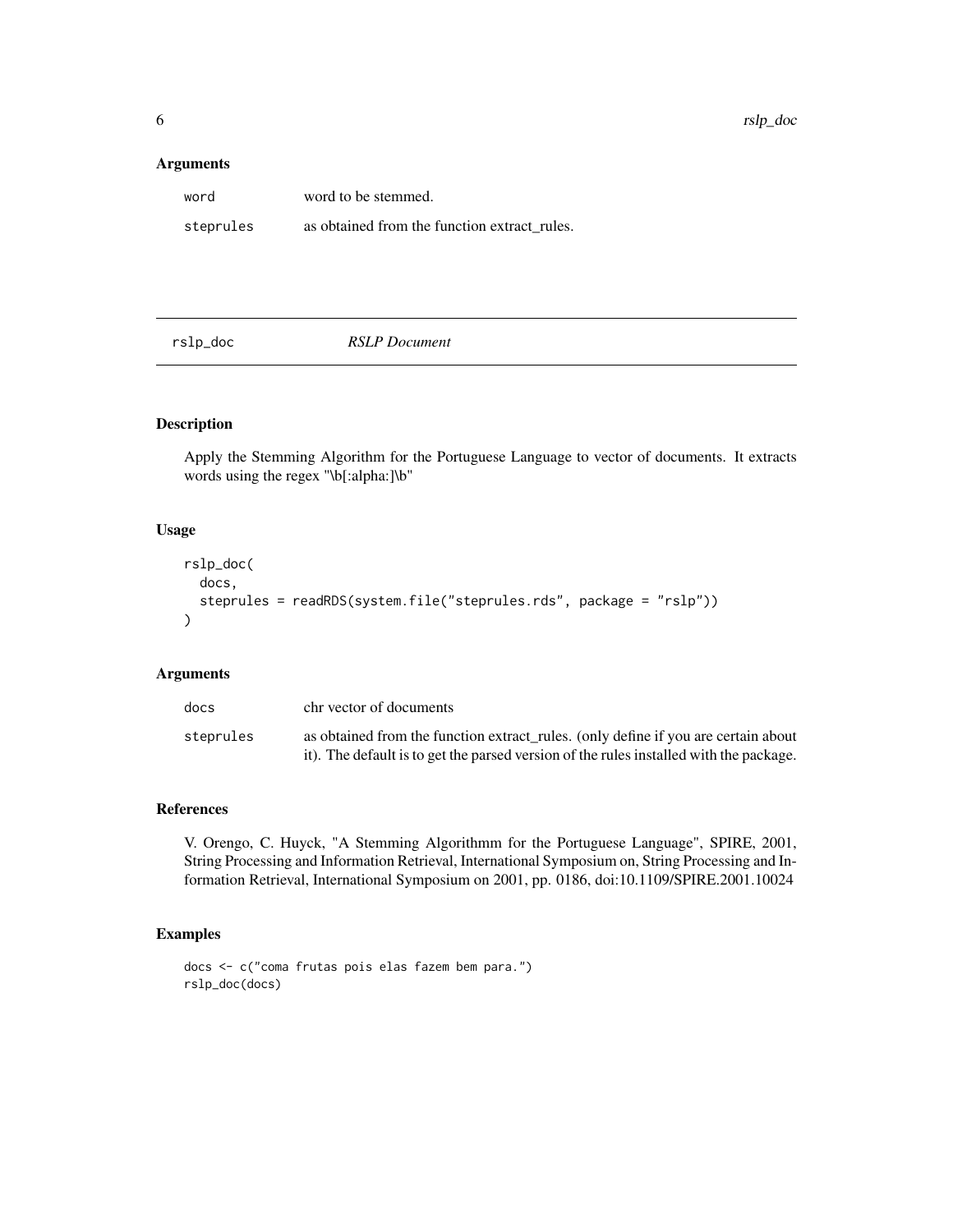<span id="page-6-0"></span>verify\_sufix *Verify*

## Description

Given a list of suffixes, returns a vector of true or false indicating if the word has each one of the suffixes.

## Usage

verify\_sufix(word, rep\_rules)

## Arguments

| word      | word you which to verify replacement rules                      |
|-----------|-----------------------------------------------------------------|
| rep_rules | data.frame of rules as specified in steprules\$replacement_rule |